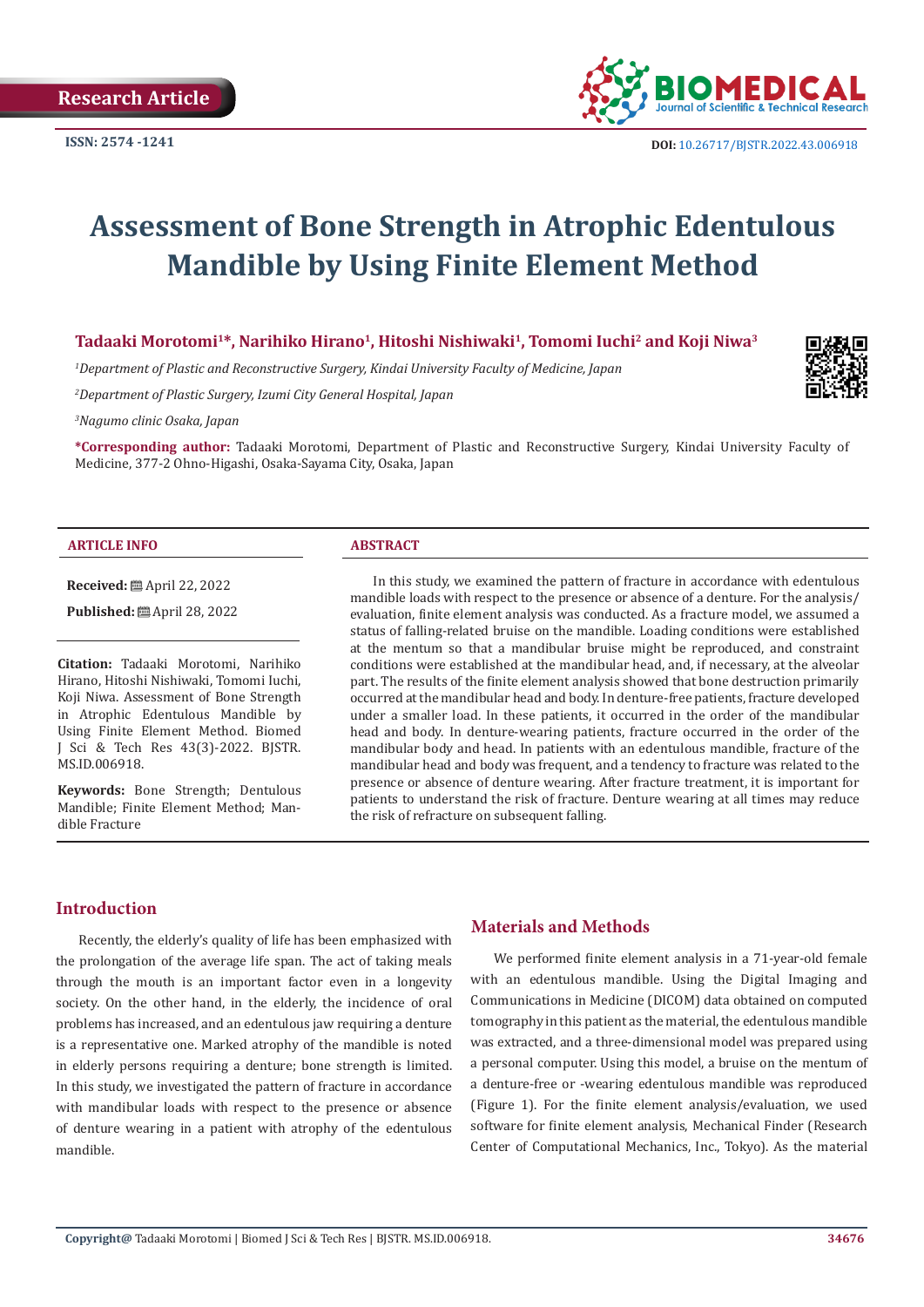properties of the mandible, we used the material property value calculated from the CT value based on Keyak's formula (A Poisson's ratio of 0.4 was used). For fracture reproduction, loading/constraint conditions were established so that a mental bruise might be reproduced, assuming a status of a falling-related bruise on the mentum. Loading conditions were established at the mentum. Constraint conditions were established at the jaw-assumed condylar process/mandibular head and denture-wearing-assumed alveolar parts of the mandibular midline and body. However, when establishing the constraint conditions for the mandibular head, one node of the mandibular head was completely constrained, and the other one was constrained in directions other than the X-direction (Figure 2).



# **Figure 1:**

- A. Edentulous mandible without a denture,
- B. Edentulous mandible with a denture. An arrow at the mentum indicates an external force. (\*; denture)



**Figure 2:** A 3D mandible model from an edentulous jaw patient. The x-, y-, and z-axes were established, as shown in this figure. The mentum was loaded (red arrow).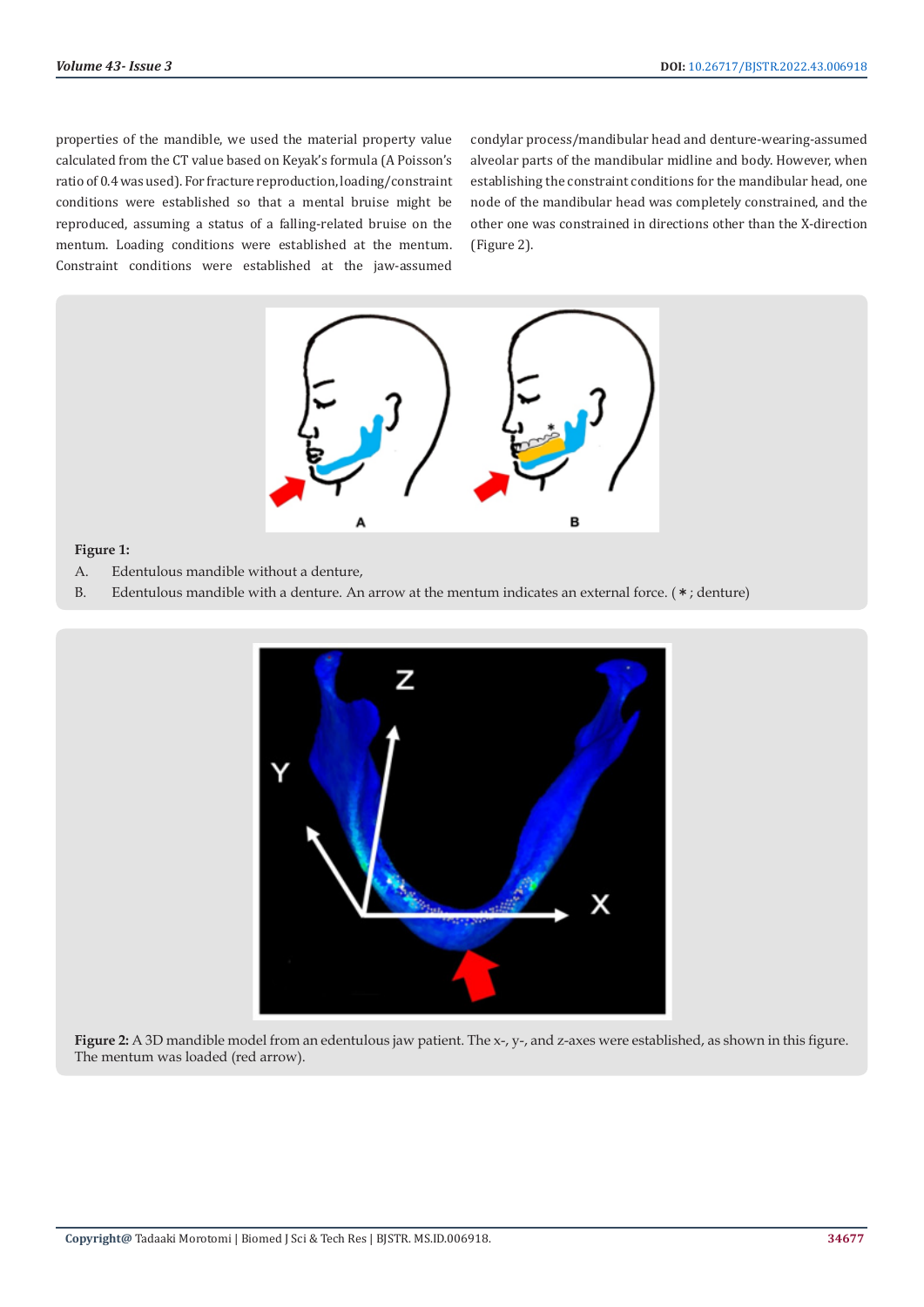# **Results**

The primary sites of bone destruction were the mandibular head and body. In denture-free patients, destruction of the mandibular head initially occurred under a load of 300N. When the load was further increased, destruction of the mandibular body occurred under a load of 1,200N. In denture-wearing patients, destruction of the mandibular body initially occurred when adding a load of up to 900N. When the load was further increased to 2,400N, destruction of the mandibular head occurred (Figure 3).



**Figure 3:** Bone strength of atrophic mandible examined by finite element simulation analysis. Bone strength was measured by finite element simulation analysis after applying a mechanical force to mental part. Red indicates the areas of compression fracture, and white indicates the areas of tensile fracture.

- A. Edentulous mandible without a denture.
- i) Destruction of the mandibular head occurred under a load of 300N.
- ii) Destruction of the mandibular body occurred under a load of 1,200N.
- B. Edentulous mandible with a denture.
- i) Destruction of the mandibular body occurred under a load of 900N.
- ii) Destruction of the mandibular head occurred under a load of 2,400N.

# **Discussion**

The improvement of life environments has prolonged the average life span, increasing the number of elderly persons. As a result, the incidence of aging-related diseases, such as atrophic fracture of the mandible, has increased [1]. The risk of fracture depends on the degree of atrophy of the mandible. It is high when the height of the mandible is ≤20 mm [2]. When atrophic fracture of the mandible occurs, Open Reduction and Internal Fixation (ORIF) is the gold standard treatment method. However, mandibular reconstruction with a free fibula flap is recommended in accordance with the patients [3]. Of patients with fracture of the mandible, 3%

had an edentulous mandible. In these patients, various treatment methods, such as sprints, dentures, intra-bone wire fixation, and fixation with mini plates and screws, were used [4]. However, the incidence of complications after reduction in patients with an edentulous mandible is reportedly 18% [4]. In our institution, for the treatment of atrophic edentulous mandible fracture, surgical approaches or fixation methods are also selected/determined through a sufficient review, and follow-up is conducted, considering postoperative denture wearing. In any case, it is difficult for health care professionals to select or determine treatment methods in many patients with atrophic edentulous mandible fracture.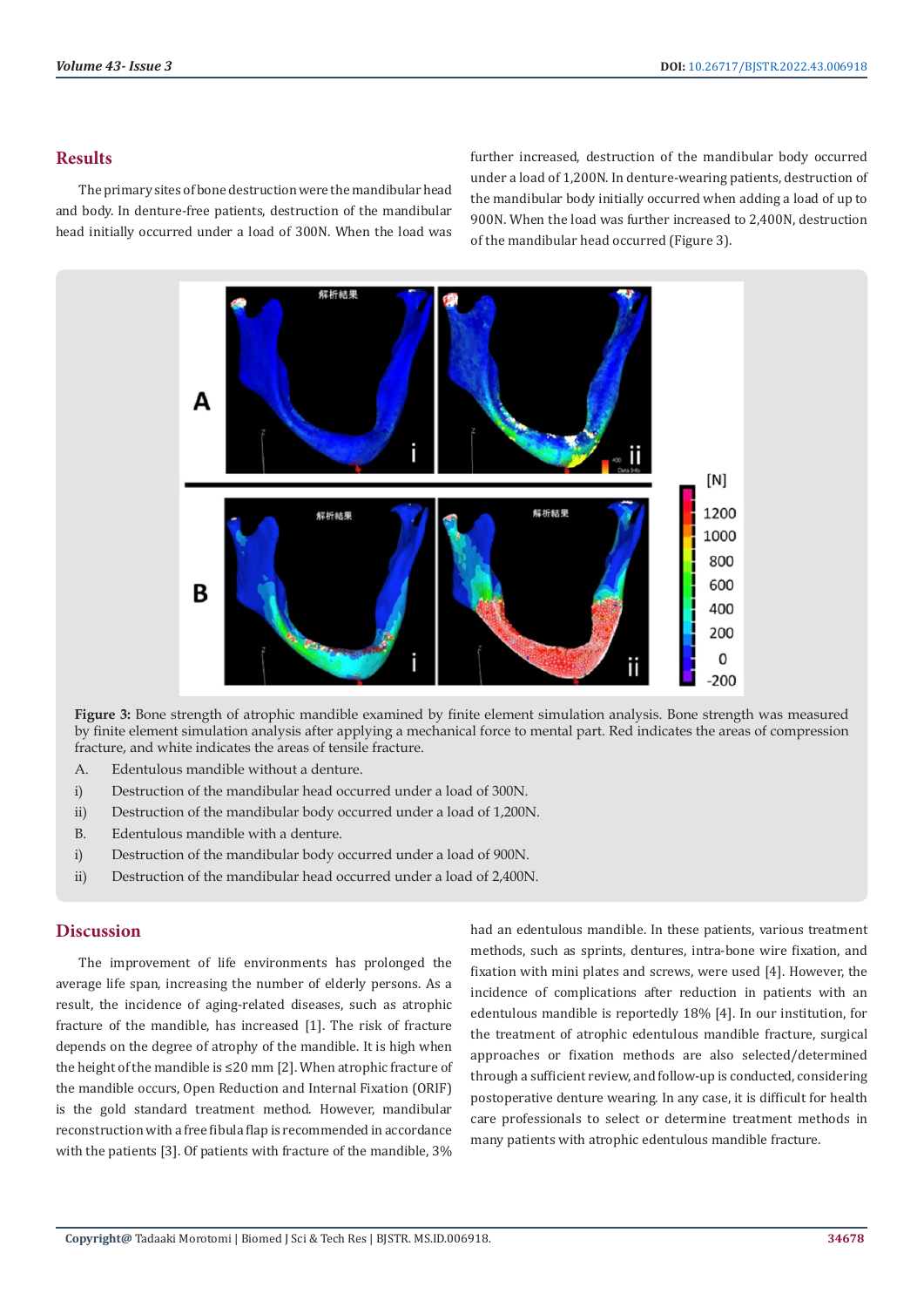

#### **Figure 4:** Case presentation

A. A 74-year-old male. Falling in a denture-free state led to a bruise on the mentum. Fracture of the right mandibular body and left mandibular head was observed.

B. A 71-year-old male. He was injured due to high-energy trauma, that is, traffic trauma, under denture wearing. Fracture of the right mandibular body was noted (arrow).

In this study, fracture of the mandibular body and head was reproduced through simulation. Previous clinical reports also indicated that the frequent sites of atrophic fracture of the edentulous mandible included the mandibular body and head [5]. A representative case of fracture of the edentulous mandible is shown in Figure 4A. In this denture-free patient, fracture of the right mandibular body and left mandibular head occurred despite injury related to a relatively small external force associated with falling. In another denture-wearing patient (Figure 4B), traffic trauma, that is, injury related to a relatively large external force, was noted. However, fracture involved the mandibular body alone. Through this finite element analysis, we clarified that the mode of fracture depended on the presence or absence of a denture in patients with atrophic edentulous mandible. As presented in Figure 4, a weaker force may induce fracture in the absence of a denture, and fracture of the mandibular head, which is more difficult to treat, may occur. In contrast, a greater force is required to induce fracture in denturewearing patients; therefore, denture wearing may reduce the risk of bruise-related fracture. In addition, even when fracture occurs, it initially involves the mandibular body under a small impact; therefore, treatment may be easier than mandibular head surgery.

### **Conclusion**

In patients with an edentulous mandible, fracture of the mandibular body and head was frequent, and there was a certain tendency to the frequent site of fracture with respect to the presence

or absence of denture wearing. It is important for patients with atrophic edentulous mandible to understand the risk of fracture. Denture wearing at all times may more markedly reduce the risk of fracture on bruises.

## **Acknowledgement**

I would like to thank Dr. Yasuhiro Sanada.

#### **Financial Disclosure Statement**

No funding was received for this article.

The authors have no conflicts of interest directly relevant to the content of this article.

#### **References**

- 1. [Ellis E 3rd, Price C \(2008\) Treatment protocol for fractures of the](https://pubmed.ncbi.nlm.nih.gov/18280373/) [atrophic edentulous mandible. J Oral Maxillofac Surg 66\(3\): 421-435.](https://pubmed.ncbi.nlm.nih.gov/18280373/)
- 2. [Luhr HG, Reidick T, Merten HA \(1996\) Results of treatment of fractures](https://pubmed.ncbi.nlm.nih.gov/8600229/) [of the atrophic edentulous mandible by compression plating a](https://pubmed.ncbi.nlm.nih.gov/8600229/) [retrospective evaluation of 84 consecutive cases. J Oral Maxillofac Surg](https://pubmed.ncbi.nlm.nih.gov/8600229/) [54\(3\): 250-254.](https://pubmed.ncbi.nlm.nih.gov/8600229/)
- 3. [Feudis FD, Benedittis MD, Antonicelli V, Vittore P, Cortelazzi R \(2014\)](https://pubmed.ncbi.nlm.nih.gov/24841687/) [Decision-making algorithm in treatment of the atrophic mandible](https://pubmed.ncbi.nlm.nih.gov/24841687/) [fractures. G Chir 35\(3-4\): 94-100.](https://pubmed.ncbi.nlm.nih.gov/24841687/)
- 4. [Thaller SR \(1993\) Fractures of the edentulous mandible: a retrospective](https://pubmed.ncbi.nlm.nih.gov/8324089/) [review. J Craniofac Surg 4\(2\): 91-94.](https://pubmed.ncbi.nlm.nih.gov/8324089/)
- 5. [Brucoli M, Boffano P, Romeo I, Corio C, Benech A, et al. \(2019\) The](https://pubmed.ncbi.nlm.nih.gov/31810843/) [epidemiology of edentulous atrophic mandibular fractures in Europe. J](https://pubmed.ncbi.nlm.nih.gov/31810843/) [Cranio-Maxillofacial Surg 47\(12\): 1929-1934.](https://pubmed.ncbi.nlm.nih.gov/31810843/)